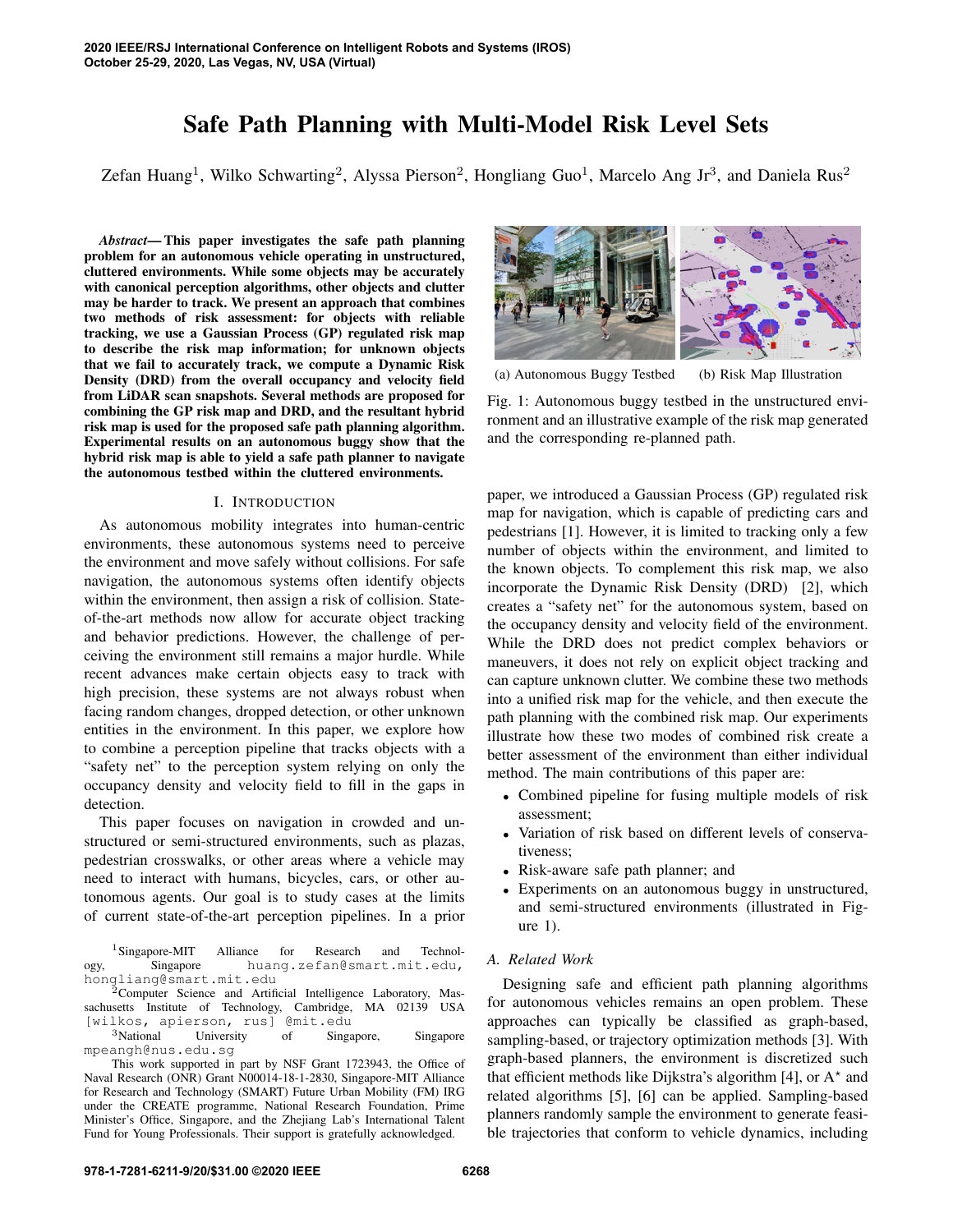

(a) Gaussian Process Risk Map (b) Dynamic Risk Density (c) Hybrid Risk Map

Fig. 2: We combine multiple models of risk into a single risk assessment. Here, we show different risk map representations and the resulting planned safe path for the same scenario snapshots: the green path is the reference path planned beforehand, the yellow path is the re-planned path based on different risk map representations.

RRT, RRT? , and PRM [7], [8], [9], [10], [11]. Trajectory optimization methods formulate a constrained optimization problem and employ techniques from model predictive control or receding horizon control to solve for the optimal path with finite time horizon [12], [13], [14]. Collision avoidance for autonomous systems is a well-studied field within robotics [15]. Common approaches assume that the agent positions are known [16], [17] or focus on static obstacles [18], [19], [20], [21]. For dynamic obstacles, reciprocal velocity obstacles [22], [23] provide collision avoidance, but assume all the agents make the same symmetric decision making. Other approaches may employ probabilistically-safe motion generation [24], or control barrier functions [25], [26], [27].

We are interested in designing safe path planning methods that are risk-averse by design. In particular, we focus on methods that prescribe risk to objects based on their proximity and velocity. This work builds upon the authors' prior work in risk level sets [28], [2] and Gaussian Process (GP) regulated risk [1]. Gaussian processes are a common method to model the uncertainty propagation in the system [29], [30], [31], [32], [33]. Here, we combine these models of risk into a single hybrid metric for the vehicle.

The remainder of the paper is organized as follows: In Section II, we introduce our problem formulation and describe both the GP regulated risk and Dynamic Risk Density. Section III presents our method for creating our multi-model risk map, and our safe path planner. Experiments using an autonomous buggy are presented in Section IV, and we state our conclusions in Section V.

# II. MODELS OF RISK

In generating our combined risk map, we consider how to both quantify a high-fidelity estimate of behaviors for objects that we can track, as well as a risk assessment for all the objects that we cannot track. For objects we can track, we choose the GP regulated risk [1], and use the Dynamic Risk Density [2] for everything else. In this section, we provide a background summary of each of these methods and how each method generates a risk map of the environment.

Figure 2 illustrates the two types of risk maps we will combine in this paper, as well as the resulting combined map. The GP regulated risk creates a risk map based on object-tracking and behavior prediction, while Dynamic Risk Density combines the occupancy density of the environment with a velocity field estimate. From Figure 2(a), we can see that the GP risk map performs quite well for the objects that are detected and tracked very well, however, when there are detection dropout and/or undetectable objects, the GP risk map tends to ignore them, and the resulting planned path is unsafe in that case. On the other hand, the DRD method uses the Lidar snapshot difference as the input, and it captures the overall movement of all the objects (without object dropout), therefore, the risk map captures all the moving objects, as is shown in Figure 2(b). However, since the DRD risk map focuses on the overall movement of all the objects, the objects near the ego vehicle are treated equally important as the far-away objects. In this case, the risk map is not accurate enough to describe the nearby areas, and the resulting path is unsafe as well. Therefore, a combination for the two risk map models is needed, displayed in Figure 2(c).

# *A. GP Regulated Risk Map*

For detected and tracked objects in the environment, we generate a risk map that computes the probability that a point in the environment is occupied or in the direct path of an object. For an environment  $Q \subset \mathbb{R}^2$ , we define points in Q as  $q = (x, y)^{\top}$ , where x and y are the coordinates of the 2D environment. We model our object detection module by a Gaussian process, which returns a probability  $p(x, y)$  that a point in the environment is occupied by the tracked object or its path.

In our object detection module, we denote  $\hat{\mu}_{t:t+k}$  as the streamline output from time t to time  $t+k$ , and the posterior distribution after k outputs as  $p(\mu|\hat{\boldsymbol{\mu}}_{t:t+k})$ . We update our risk map by deriving  $p(\mu|\hat{\boldsymbol{\mu}}_{t:t+k})$  given  $p(\mu|\hat{\boldsymbol{\mu}}_{t:t+k-1})$  and  $\hat{\mu}_k$ . The complete derivation procedure is presented in [1], and outlined here:

$$
p(\boldsymbol{\mu}|\hat{\boldsymbol{\mu}}_{1:k}) \propto p(\hat{\boldsymbol{\mu}}_{1:k}|\boldsymbol{\mu})p(\boldsymbol{\mu})
$$
  
=  $p(\boldsymbol{\mu}) \prod_{i=1}^{k} p(\hat{\boldsymbol{\mu}}_i|\boldsymbol{\mu})$  (1)  
 $\propto \exp\left(-\frac{1}{2}((\boldsymbol{\mu} - \boldsymbol{\mu}_k)^{\top} \boldsymbol{\Sigma}_k^{-1}(\boldsymbol{\mu} - \boldsymbol{\mu}_k))\right),$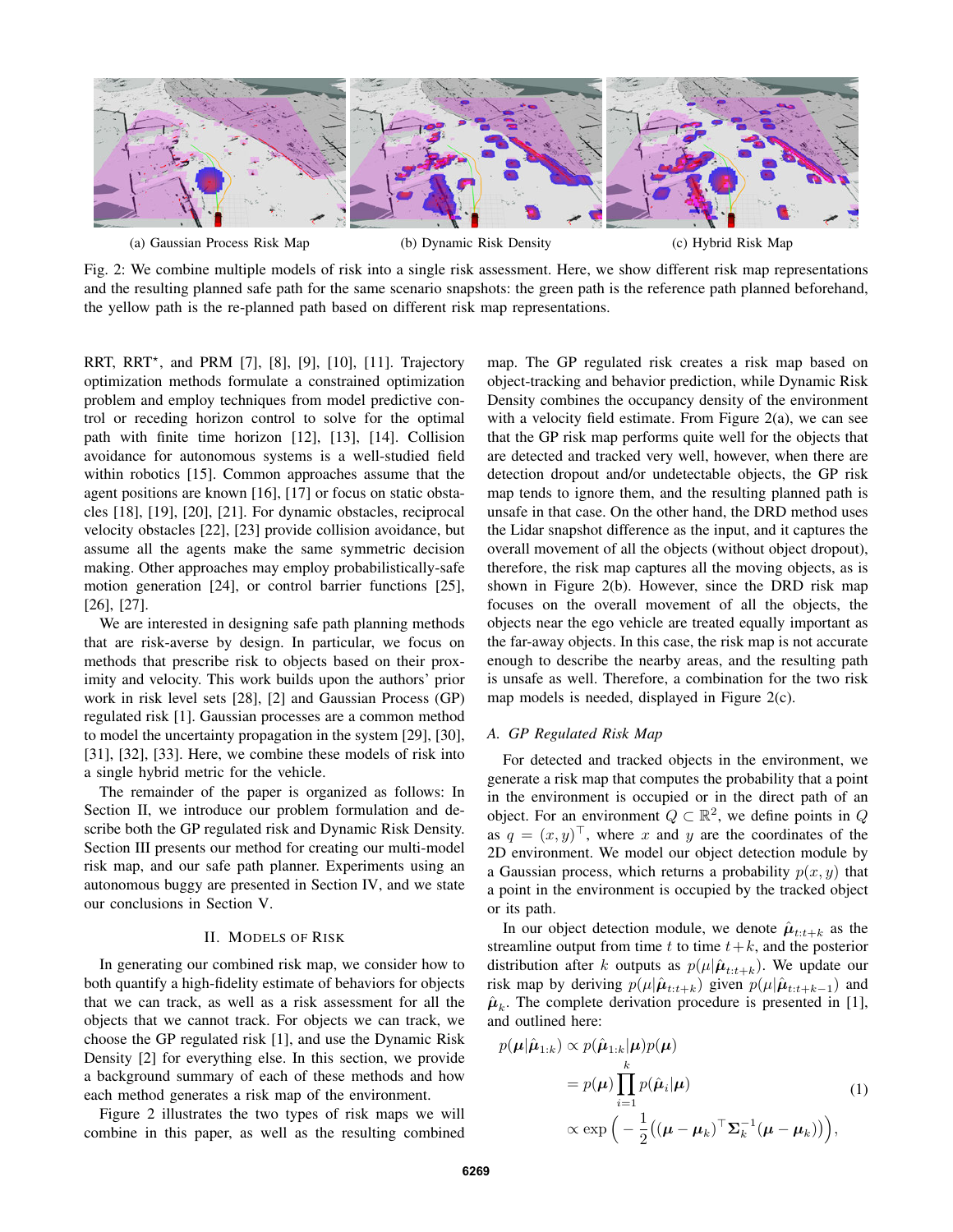where  $\Sigma_k$  denotes the covariance and  $\mu_k$  denotes the mean. The mean and covariance are defined

$$
\Sigma_k = (\Sigma_0^{-1} + k \Sigma_\mu^{-1})^{-1}
$$
  

$$
\mu_k = (\Sigma_0^{-1} + k \Sigma_\mu^{-1})^{-1} (\Sigma_0^{-1} \mu_0 + \sum_{i=1}^k \Sigma_\mu^{-1} \hat{\mu}_i).
$$
 (2)

Additionally, we can update the risk map online by recursively computing  $\mu_k$  and  $\Sigma_k$  given the real-time inputs  $\hat{\mu}_k$ , and the previous posterior parameterization  $\mu_{k-1}$ , and  $\Sigma_{k-1}$ at time  $k - 1$ . The recursive online update of the posterior is

$$
\Sigma_{k} = (\Sigma_{k-1}^{-1} + \Sigma_{\mu}^{-1})^{-1},
$$
\n
$$
\mu_{k} = (\Sigma_{k-1}^{-1} + \Sigma_{\mu}^{-1})^{-1} (\Sigma_{k-1}^{-1} \mu_{k-1} + \Sigma_{\mu}^{-1} \hat{\mu}_{k})
$$
\n(3)

From the one-static-obstacle GP risk derivation procedure, we can see that the posterior distribution of the obstacle given an output stream from the object detection module follows a Gaussian process with  $\mu_k$  and covariance function  $\Sigma_k$ . For  $i = \{1, ..., m\}$  static obstacles, we define the risk map that pertains to obstacle  $i$  by

$$
p_i(x,y) = \frac{\exp\left(-\frac{1}{2}((x,y)^\top - \mu_k)^\top \Sigma_k^{-1}((x,y)^\top - \mu_k)\right)}{\sqrt{|2\pi \Sigma_k|}}.
$$
\n(5)

We define the overall risk map for all the  $m$  obstacles as:

$$
p(x,y) = 1 - \prod_{i=1}^{m} (1 - p_i(x,y))
$$
 (6)

We refer the reader to [1] for the full derivation process for dynamic obstacles.

# *B. Dynamic Risk Density*

For the objects we cannot identify and track, we still wish to assign a risk to those objects and regions for our path planner, creating a "safety net" for the autonomous vehicle. Here, we implement the Dynamic Risk Density introduced in [2], summarized below. For points  $q \in Q$ , let  $\rho(q, t)$  define the occupation density at point  $q$  in the environment at time  $t$ . We also define  $V(q, t)$  as the velocity field of the environment at time  $t$ . The Dynamic Risk Density is [2]

$$
\mathcal{H}_{\rho}(q, t, \rho, \mathcal{V}) = \frac{\rho(q, t)}{1 + \exp\left(\alpha \nabla \rho(q, t) \cdot \mathcal{V}(q, t)\right)},\tag{7}
$$

where  $\nabla \rho(q, t)$  is the gradient of the density, and  $\alpha$  is a userdesigned scaling factor. For brevity, we use the superscript t to denote time, letting  $\rho^t$  and  $\mathcal{V}^t$  denote the density and velocity field, respectively.

While the occupation density is easily obtained from laser scanners, we need to estimate the velocity field of the environment. Here, we estimate the velocity field  $V^t$  from changes in density between  $\rho^t$  and  $\rho^{t-1}$ , inspired by dense optical flow estimation from the computer vision community. Consider a voxel at location  $q = (x, y, t)$ , with density  $\rho(x, y, t)$ . Between measurements, the voxel moves by  $\Delta x$ ,  $\Delta y$ , and  $\Delta t$ , which allows us to write the density constancy constraint:

$$
\rho^t(x, y) = \rho(x, y, t) = \rho(x + \Delta x, y + \Delta y, t + \Delta t)
$$
 (8)

Assuming this movement between time steps is small, we approximate the density with a first-order Taylor expansion,

$$
\rho(x + \Delta x, y + \Delta x, t + \Delta t) =
$$
  

$$
\rho(x, y, t) + \frac{\partial \rho}{\partial x} \Delta x + \frac{\partial \rho}{\partial y} \Delta y + \frac{\partial \rho}{\partial t} \Delta t + \text{H.O.T.}
$$
 (9)

From the density constancy condition (8) and dividing the partial differential equation by  $\Delta t$ 

$$
\frac{\partial \rho}{\partial x} \frac{\Delta x}{\Delta t} + \frac{\partial \rho}{\partial y} \frac{\Delta y}{\Delta t} + \frac{\partial \rho}{\partial t} = 0, \tag{10}
$$

we relate the density gradient  $\nabla \rho = \left(\frac{\partial \rho}{\partial x}, \frac{\partial \rho}{\partial y}\right)$  to the density flow  $\mathcal{V}^t = \left(\frac{\Delta x}{\Delta t}, \frac{\Delta y}{\Delta t}\right)$ . We then solve (10) similar to [34] to estimate the density flow  $\mathcal{V}^t$  given sequential densities  $\rho^t$ ,  $\rho^{t-\Delta t}$  with a local polynomial expansion.

# III. NAVIGATION WITH MULTI-MODEL RISK

In this section, we first present our method for combining the risk maps into a single unified metric, and then describe our safe path planner given the combined risk map. Algorithm 1 summarizes our planning process, which is implemented in the experiments in Section IV.

|  |  | <b>Algorithm 1</b> Navigation with Multi-Model Risk |  |
|--|--|-----------------------------------------------------|--|
|--|--|-----------------------------------------------------|--|

- 1: Find Dynamic Risk Density  $\mathcal{H}(x, y)$  (7)
- 2: Find GP regulated risk  $p(x, y)$  (6)
- 3: Calculate combined risk  $r(x, y)$  with one of the four combination models  $[(11), (12), (13),$  or  $(14)]$
- 4: Choose  $\epsilon$ -safe threshold (15)
- 5: Find shortest safe path from (16)
- 6: if no feasible path then
- 7: Find the next safe action from (17)
- 8: end if

# *A. Multi-Model Risk Map Construction*

Within our perception pipeline, we can calculate both models of risk presented in Section II at each point in time. The GP regulated risk provides risk values for the tracked objects in the environment, while the Dynamic Risk Density assigns risk to any objects in the environment that cannot be explicitly tracked, or for which we do not have a reliable prediction model. Given both models, the task is to combine them in a way that is not overly conservative or aggressive. Here, we present four possible alternatives, which are later analyzed in the experiments section.

We denote the combined risk map as  $r(x, y)$ , which assigns a value of risk to points on a grid  $(x, y)$ . The combined map  $r(x, y)$  is constructed as a combination of the GP regulated risk  $p(x, y)$  and the Dynamic Risk Density  $\mathcal{H}(x, y)$ . We normalize both risk densities,  $p(x, y)$  and  $\mathcal{H}(x, y)$ , to take values between  $[0, 1]$  to allow for comparisons and combination of the two methods. Furthermore, this also allows the combination result  $r(x, y)$  to map to the same range. Here, we present four possible methods for combining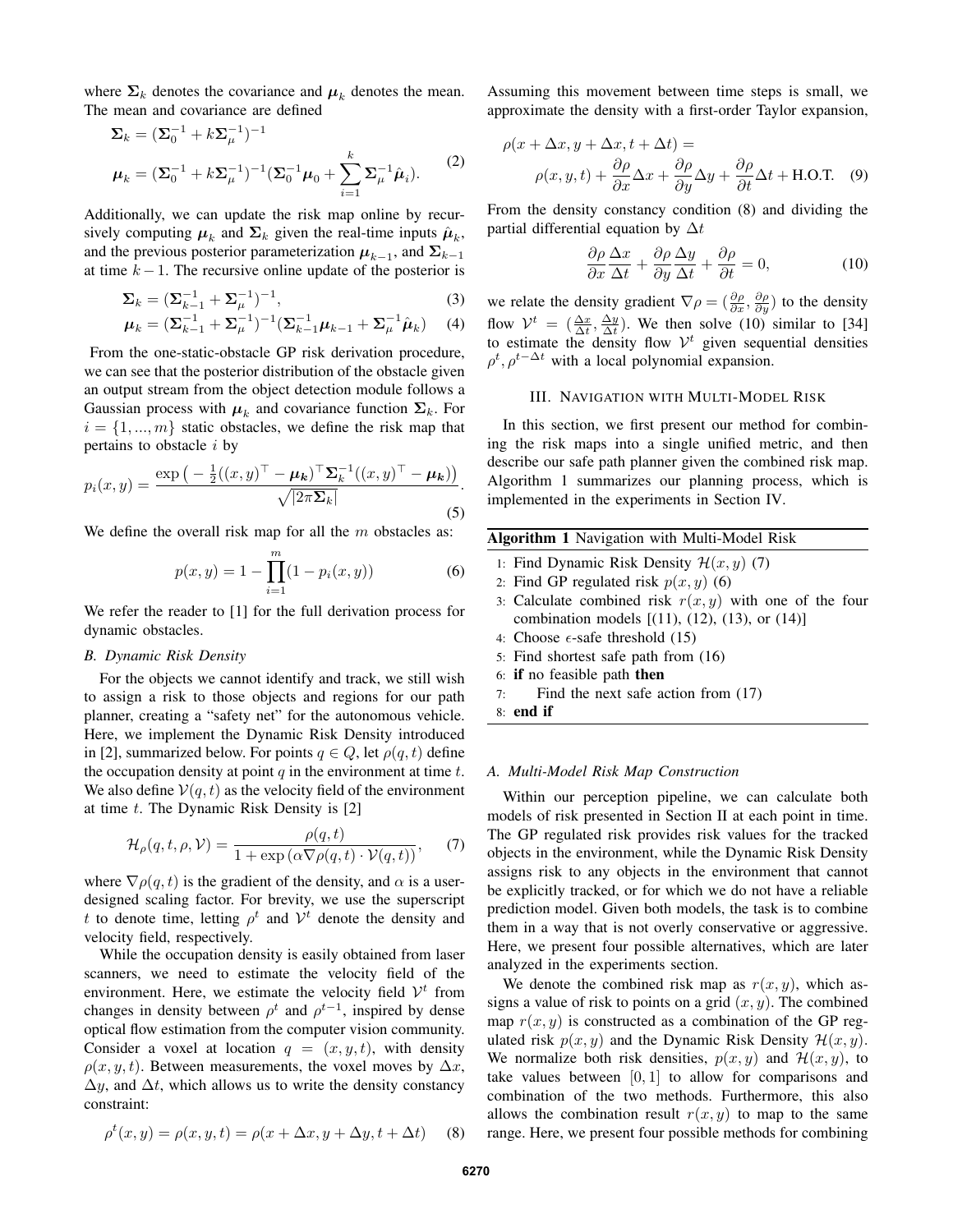these risk maps, which we refer to as the "Maximum-Safety" model  $(r_m)$ , the "Joint-Minimum" model  $(r_j)$ , the "Aggressive" model  $(r_a)$ , and the "Convex Combination" model  $(r_c)$ .

*1) Maximum-Safety Model* ( $r<sub>m</sub>$ ): This model constructs the most conservative estimate of the combined risk by multiplying both risk maps, and  $r_m$  is calculated as:

$$
r_m(x, y) = 1 - (1 - p(x, y))(1 - \mathcal{H}(x, y)).
$$
 (11)

We consider this model the most conservative, as any amount of risk in either map will be enlarged in this map.

*2) Joint-Minimum Model*  $(r_i)$ : For this model, we choose the minimum between the two models as the risk value. For a node  $(x, y)$  to be considered "safe" under this construction, the node must be considered "safe" by both models. We calculate  $r_i$  as:

$$
r_j(x, y) = 1 - \min\{1 - p(x, y), 1 - \mathcal{H}(x, y)\}.
$$
 (12)

The Joint-Minimum model is appropriate in situations where we are worried about missed detections, and the probability of false positives is low for either map.

*3) The Aggressive Model*  $(r_a)$ : In contrast to the Joint-Minimum model, the Aggressive model takes the maximum value between the two risk maps. Thus, a location in  $r(x, y)$ is deemed safe when considered safe by either one of the two models.

$$
r_a(x, y) = 1 - \max\{1 - p(x, y), 1 - \mathcal{H}(x, y)\},\qquad(13)
$$

The Aggressive model is useful when both maps may (independently) produce a large number of false-positive risk detections, and we tend to ignore the falsely detected risk values.

*4) The Convex Combination Model* ( $r_c$ ): Our final model finds the convex combination of the two individual risk maps, calculates  $r_c$  as:

$$
r_c(x,y) = 1 - (\theta(1 - p(x,y)) + (1 - \theta)(1 - \mathcal{H}(x,y)), \tag{14}
$$

where  $\theta \in (0, 1)$  is a scaling factor. Here, we can tune  $\theta$ to bias the weight of one map over another. For instance, a larger value of  $\theta$  biases the belief of the GP regulated risk model more than the Dynamic Risk Density one.

#### *B. Safe Path Planner*

Once the combined risk map  $r(x, y)$  has been calculated, we input the map into our safe path planner, summarized in Algorithm 1. The planner calculates the shortest safe path connecting the ego vehicle from its origin location, denoted as  $O$ , to a desired destination point, denoted as  $D$  in the 2D environment. We define the path on a discretized grid  $g_t$  of the environment, where  $s_O$  and  $s_d$  are the origin and destination in the grid, respectively. Safety is specified by some threshold  $\epsilon$ , which can be tuned to the given task and application. The following defines the  $\epsilon$ -safe node and  $\epsilon$ -safe path.

Definition 1. *An -safe node: A node in a 2D grid map is*

*said to be '* $\epsilon$ -*safe' if the risk value of it is less than*  $\epsilon$ *,* 

$$
(x, y) \in \{x, y : r(x, y) < \epsilon\}. \tag{15}
$$

Definition 2. *An -safe path: A path is defined as '-safe' if all the nodes contained in the path are*  $\epsilon$ *-safe nodes.* 

From these definitions, we can then formulate the safe path planning problem as follows:

**Problem 1.** (*e-Safe Path Planning*) An *e-safe path traversing the environment can be found by solving the following optimization:*

minimize  
\n
$$
g_1, \dots, g_T
$$
  
\nsubject to  
\n $g_t \in \mathcal{A}(g_{t-1})$   $\forall 1 \le t \le T,$   
\n $r(g_t) \le \epsilon$   $\forall 1 \le t \le T,$   
\n $g_0 = s_0,$  (16)  
\n $g_T = s_d,$ 

*where*  $A(g_{t-1})$  *refers to the set of nodes that are reachable from*  $g_{t-1}$ *, i.e., the neighbour set of*  $g_{t-1}$ *, and*  $r(g_t)$  *is the multi-model risk value of the node*  $q_t$  *at time t.* 

To solve the path planning problem defined in (16), we use Dijkstra's algorithm by removing all the nodes that are not  $\epsilon$ -safe. The optimization then returns the minimum-time  $\epsilon$ -safe path from the specified origin to the destination.

In highly cluttered environments, there may be no feasible path between the origin and destination, especially if the chosen risk model is too conservative and  $\epsilon$  threshold is too small. To address the potentially infeasible path problem, we relax the constraint that all the nodes along the path must be  $\epsilon$ -safe, and instead only constrain that the immediate next node is  $\epsilon$ -safe. The relaxed safe path planning problem becomes:

**Problem 2.** ( $\epsilon$ -safe Next Action) If there is no feasible  $\epsilon$ *safe path, we can find the immediate safe action from the relaxed problem:*

$$
\begin{array}{ll}\n\text{maximize} & \sum_{i=1}^{T} \log\left(1 - r(g_i)\right) \\
\text{subject to} & g_t \in \mathcal{A}(g_{t-1}) \quad \forall 1 \le t \le T \\
& r(g_1) \le \epsilon,\n\end{array} \tag{17}
$$

$$
(\mathcal{J}1) = 0,\tag{17}
$$

$$
g_0 = s_0,\tag{18}
$$

$$
g_T = s_d.
$$

Note the constraint in (17) only requires that  $r(g_1)$  <  $\epsilon$ , instead of  $r(g_t) < \epsilon$  in (16), and the objective is to maximize the path's overall safety score which is defined as  $\sum_{i=1}^{T} \log (1 - r(g_i))$ . In Algorithm 1, if we cannot find a feasible solution to (16), we use the relaxed planner as defined in (17) to find the next safe action for the ego vehicle.

#### IV. EXPERIMENTS AND ANALYSIS

We implemented our safe planner from Algorithm 1 together with the hybrid risk map calculation method on an autonomous buggy testbed. More details on our autonomous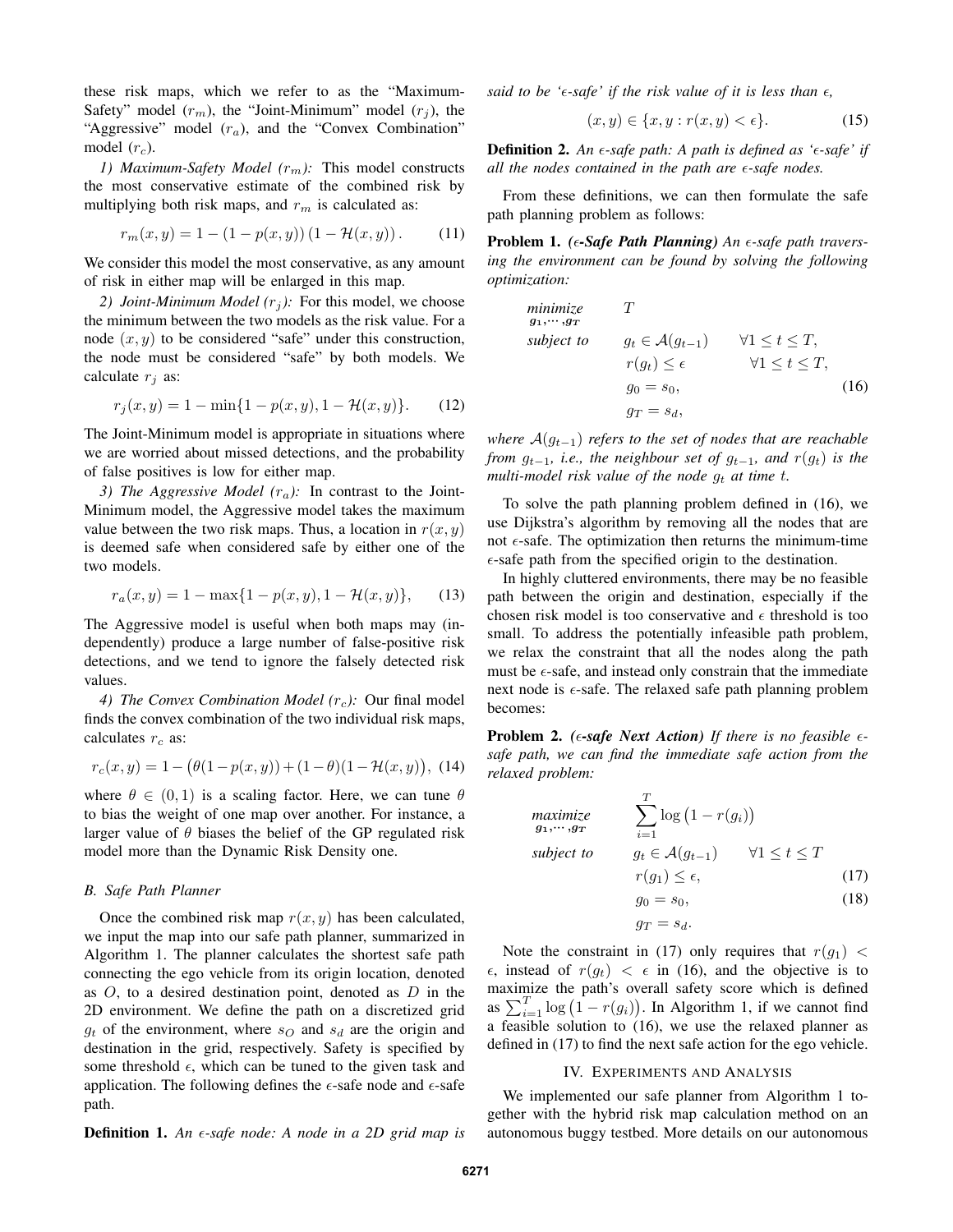buggy platform can be found in [35]. A Sick LMS 151 2D Lidar is the primary sensor for object localization and multi-model risk map assessment. The buggy navigates itself within a 2D map of the environment constructed through laser-based SLAM (Simultaneous Localization and Mapping), and the ego autonomous testbed's localization is through an adaptive Monte-Carlo localization (AMCL) method [36].

For our experiments, we compare the various methods of combined risk, as detailed in Section III, in two environments. First, we consider a semi-structured tunnel environment, where the flow of traffic follows the direction of the tunnel. Next, we analyze performance in an unstructured busy pedestrian mall, which has traffic in all directions. We first compare how the chosen risk model impacts the safe planning region, then compare variations in path deviations when re-planning around an obstacle.

# *A. Object Detection Pipeline*

To construct the GP regulated risk map  $p(x, y)$ , we need to detect, localize and track the objects within the environment. For object detection, we used the spatial-temporal approach for LiDAR object detection as outlined in [37]. The object detection module has been further tuned to enable higher detection rates for pedestrians in order to suit the golf cart test platform in the plaza test environment. Furthermore, the permanent features in the environment, *e*.*g*. walls, mirrors and pillars, have been masked away to minimize false positives. For object tracking, we employ the Kalman Filter and Hungarian Algorithm [38] as the tracking pipeline, as well as a novel data association maneuver with velocity priors in certain regions to incorporate symbolic road context information. Normally, a constant velocity motion transition model is supplied to the Kalman Filter, however, when the environment contains specific structures such as road curvatures or crosswalks, we change the velocity priors so as to embed this information. For example, we update the belief to include that pedestrians are most likely to cross at crosswalks, or that vehicles will probably follow the road curvatures. This is most used in areas where the constantvelocity model is less precise, *e*.*g*. entering or leaving road sections, roundabouts, and road crossings.

In the implementation, the obstacle detection and tracking module operates at around 10Hz, and the risk map update and safe path planner of Algorithm 1 is operating at 5Hz. The micro-controller for low-level planning of the vehicle operates at 40Hz. During our experiments, the ego vehicle reacts within 200ms to decisions made by the safe path planner, hence, we call our safe path planner real time. This planning loop also includes any path re-planning whenever the previous path becomes unsafe or infeasible.

# *B. Safe Path Planning in Semi-Structured Environment*

We tested the safe path planner together with the multimodel risk map in a semi-structured environment, *i*.*e*. a tunnel environment, where the flow of pedestrians and bicycles is, more or less, in a fixed direction, by design of the



Fig. 3: Risk map and planned path in a tunnel environment. (a) GP regulated risk  $p(x, y)$  and (b) Dynamic Risk Density  $\mathcal{H}(x, y)$ , (c) maximum-safety risk  $r_m(x, y)$  and (d) Convex Combination  $r_c(x, y)$  (with  $\theta = 0.5$ ) respectively. A feasible path (green) exists when only using a single model of risk in (a) or (b). When using the combined risk in (c) and (d), we can see that the safe path plan is infeasible (red), thus the vehicle should use the relaxed safe path planner, slow its speed, and re-plan at a higher frequency.

environment. In this testing scenario, the buggy encountered both the pedestrians and bicyclists going through the tunnel.

Figure 3 illustrates how the original (a) GP regulated risk and (b) Dynamic Risk Density compare to both the (c) Maximum-Safety model  $r_m(x, y)$  and (d) Convex Combination model  $r_c(x, y)$ . Note that we have not plotted the Joint-Minimum model  $r_j(x, y)$  nor the Aggressive model  $r_a(x, y)$ . While the GP regulated risk is good at detecting easily-identifiable pedestrian's motion near the vehicle, the Dynamic Risk Density adds more information about other pedestrians, walls and obstacles in the environment, and the movement motion which is missed by the object detection and tracking pipeline. We also plot the ego vehicle's planned path in Figure 3. When only a single model of risk is considered, the vehicle computes a safe path (green) through the environment. However, when we take both models in combination, the red path indicates that the region is no longer safe, and the vehicle has switched to the relaxed safe path planner, and it needs to slow down and plan at a higher re-planning frequency. A comparison of all four risk models is presented in the following section on unstructured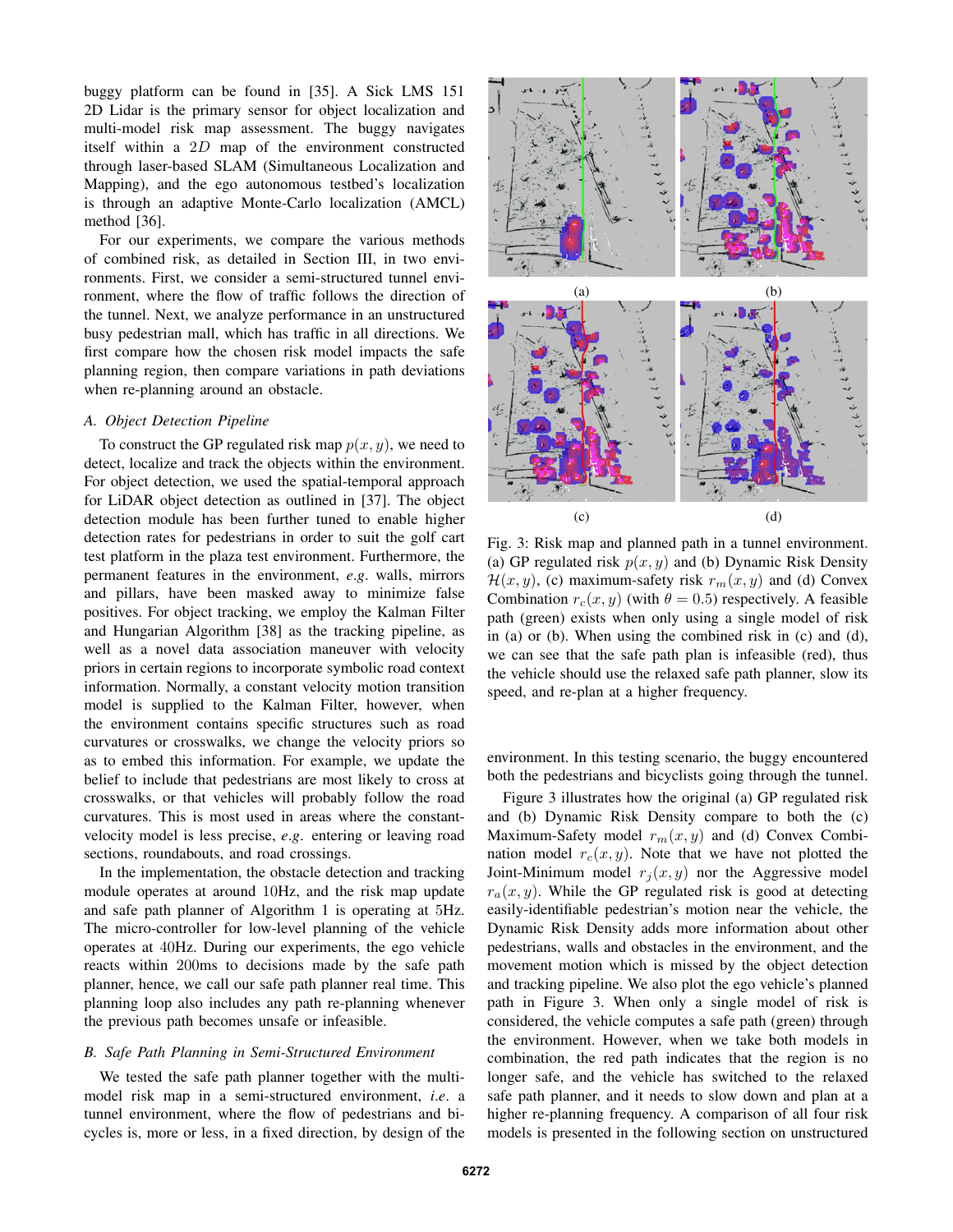

Fig. 4: Comparison of planned paths for various calculation models of risk in an unstructured environment. (a) Maximum-Safety, (b) Joint-Minimum, (c) Aggressive, and (d) Convex Combination Models for combining the GP regulated risk and Dynamic Risk Density. Note (a) provides the most conservative estimate, while (c) is the most aggressive.

# environments.

# *C. Navigating Unstructured Environments*

As detailed in Section II, our combined risk map is generated as the combination of a GP-regulated risk map as proposed in [1] and the Dynamic Risk Density from [2]. We fuse these maps into a single risk map, computed in four different ways described in Section III and illustrated in Figure 4. In Figure 4, we illustrate how the different models of risk map combinations result in different risk map representations for the unstructured environment. We consider this environment "unstructured" since the pedestrians and bicycles move freely in any direction. For this specific scenario, we considered all four models presented. In our preliminary tests, we came up with several observations about the different models being used.

For the maximum-safety model  $(r_m(x, y))$ , it can be seen that the risk areas around any obstacles are greatly inflated. Large areas are perceived as too risky to move through, causing the path planner to often fail in returning a viable path. Also, we find that the Aggressive risk model  $(r_a(x, y))$ is not conservative enough in defining safe regions, and failed to capture most of the obstacles. While this method may be appropriate in systems with high rates of false detection,



Fig. 5: The evolution of  $\epsilon$ -safe region percentage over time, where  $\epsilon$  is set to be 0.01. Visualizations of the environment are shown in Figure 4. The Aggressive model fails to capture most of the obstacles, thus resulting in a high fraction of safe area in the environment. We found the Joint-Minimum model to be the best-performing combination of risk models in our environments.

for our system, we find that the dropped detection (false negative) is the more common perception issue.

Overall, the Joint-Minimum model  $(r_i(x, y))$  showed a good balance between allowing the path planner to generate a feasible yet safe path and demarcating a risky zone around both static and dynamic obstacles. This model avoid the issues in both the maximum-safety model and the Aggressive risk model, while avoiding additional steps to tune the  $\theta$ value as that in the Convex Combination model  $(r_c(x, y))$ .

*1) Comparison of -safe regions:* We compare the evolution of the total  $\epsilon$ -safe regions in the environment in Figure 5. Here, we park the buggy in the crowded environment, and record the fluctuations in total  $\epsilon$ -safe area over 30 seconds. Figure 5 plots the fraction of the  $\epsilon$ -safe region over time. As expected, the Maximum-Safety model is the most conservative, and the Aggressive model is the least conservative. The Joint-Minimum model is the less conservative than the Convex Combination model. We use the Joint-Minimum as our hybrid risk model for the performance comparisons in the following section.

*2) Variation in Path Deviations:* To quantify the performance of our path planner, we compare the total path length and the corresponding safety score in a simple benchmark scenario. Here, a single pedestrian walks in front of the buggy, forcing the buggy to plan around the obstacle. We compare the individual models of risk, the GP risk and Dynamic Risk Density, against our hybrid model. For these tests, the Joint-Minimum model  $r_j(x, y)$  defined in (12) is our chosen hybrid risk model. Snapshots from the video of these experiments is shown in Figure 2. We compare  $n = 20$ trials for each risk model, and report the average path length, standard deviation values and the safety score for both static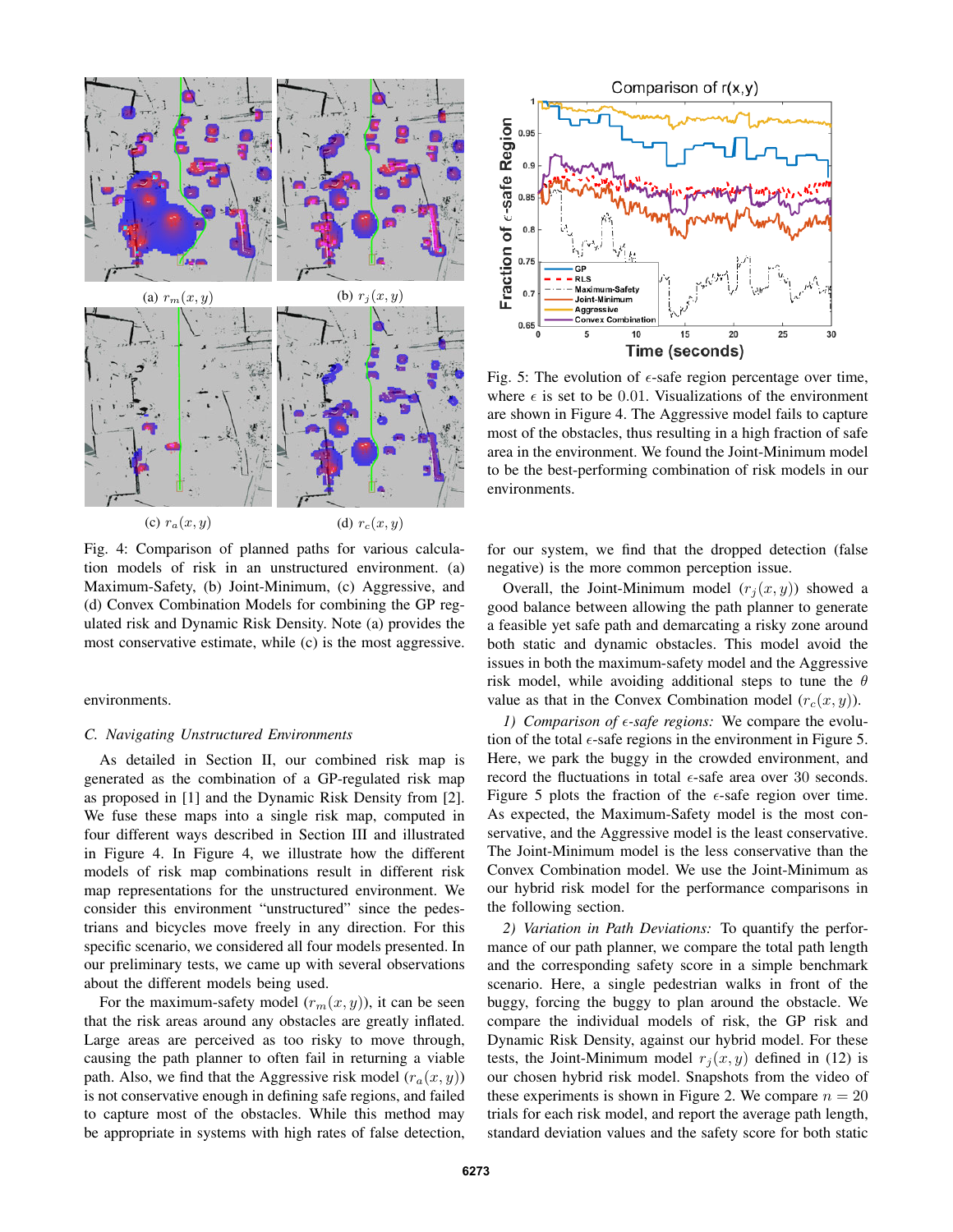| Risk Map        | Hybrid      | <b>GP</b> Risk | Dynamic |
|-----------------|-------------|----------------|---------|
|                 | <b>Risk</b> |                | Risk    |
|                 |             |                | Density |
| Avg(m)          | 19.7429     | 19.2716        | 19.3399 |
| Std(m)          | 0.3         | 0.4357         | 0.2623  |
| Safety<br>score | 2.6711      | 2.1319         | 2.6619  |
| (static)        |             |                |         |
| Safety<br>score | 2.9249      | 2.8608         | 2.5215  |
| (dynamic)       |             |                |         |

TABLE I: Comparison of the  $\epsilon$ -safe path to avoid a dynamic obstacle (pedestrian) and a static obstacle (a tree) with different risk maps. The hybrid risk map uses the "Joint-Minimum"  $r_i(\cdot)$  from (12). Here, we compare the average path length from  $n = 20$  trials. Safety score (static) refers to the path's minimal distance to the static obstacle in the environment, and Safety score (dynamic) refers to the path's minimal distance to the pedestrian.

and dynamic obstacles in Table I. Here, a safety score for static obstacle is calculated as the re-planned path's minimal distance to the static obstacle, which is a tree, in the environment. The safety score for the dynamic obstacle is quantified as the re-planned path's minimal distance to the dynamic obstacle, which is a pedestrian. A statistical significance test shows a *p*-value less than 0.01 when compare the hybrid risk resultant path's length against the re-planned path's length of the other two risk models.

In Table I, we can see that the hybrid risk will make the replanned path, on average, a little longer than the other two methods, which indicates that it is more conservative and hence safer. We also compare the minimum distance from a static obstacle (tree) and a dynamic obstacle (pedestrian) from the trials. The GP risk keeps a higher distance from the dynamic obstacle versus the static obstacle, which placed the buggy within 2.13 meters. Since the buggy's width is 1.4 meters. Compared to the GP model, the Dynamic Risk Density is less conservative around the dynamic obstacle, but more conservative around static obstacles. These results are expected: the GP risk model excels at modeling well-known dynamic obstacles, like pedestrians, while the Dynamic Risk Density provides a safety net agnostic to obstacle type. By taking the combination of these two models, we increase the safety scores for both static and dynamic obstacles, yielding a safer path.

*3) Safe Path Planning through Unstructured Environment with the Joint-Minimum Risk Model:* For the comparison of  $\epsilon$ -safe regions in Figure 5 and path deviations in Table I, we kept the autonomous buggy stationary to evaluate the evolution of the risk map and corresponding safe path planner. Here, we evaluate the buggy's performance using the multi-model risk map for its safe path planner when the buggy moves the dynamic environment. We consider the environment unstructured as pedestrians and bicycles move freely in any direction. We choose the Joint-Minimum model from (12) as the combined multi-model risk. Figure 6 shows



(d)  $t=12s$ 

Fig. 6: Safe path planning with multi-modal risk map snapshots showcase. The 'Joint-Minimum' model is used to combine the GP and DRD risk maps, and the ego autonomous buggy will re-plan the safe path based on the combined risk map. The re-planned path is visualized in green, and the predefined reference path is plotted in yellow color for comparison.

snapshots from the video as the buggy moves through the environment.

# V. CONCLUSIONS

This paper presents a method to combine multiple models of risk assessment into a single planning pipeline. We choose to combine a GP regulated risk map, which generates high fidelity predictions of individually-tracked objects, with Dynamic Risk Density, a method of assigning risk based on the occupancy density and velocity field in the environment. We present four methods on how to combine risk metrics, based